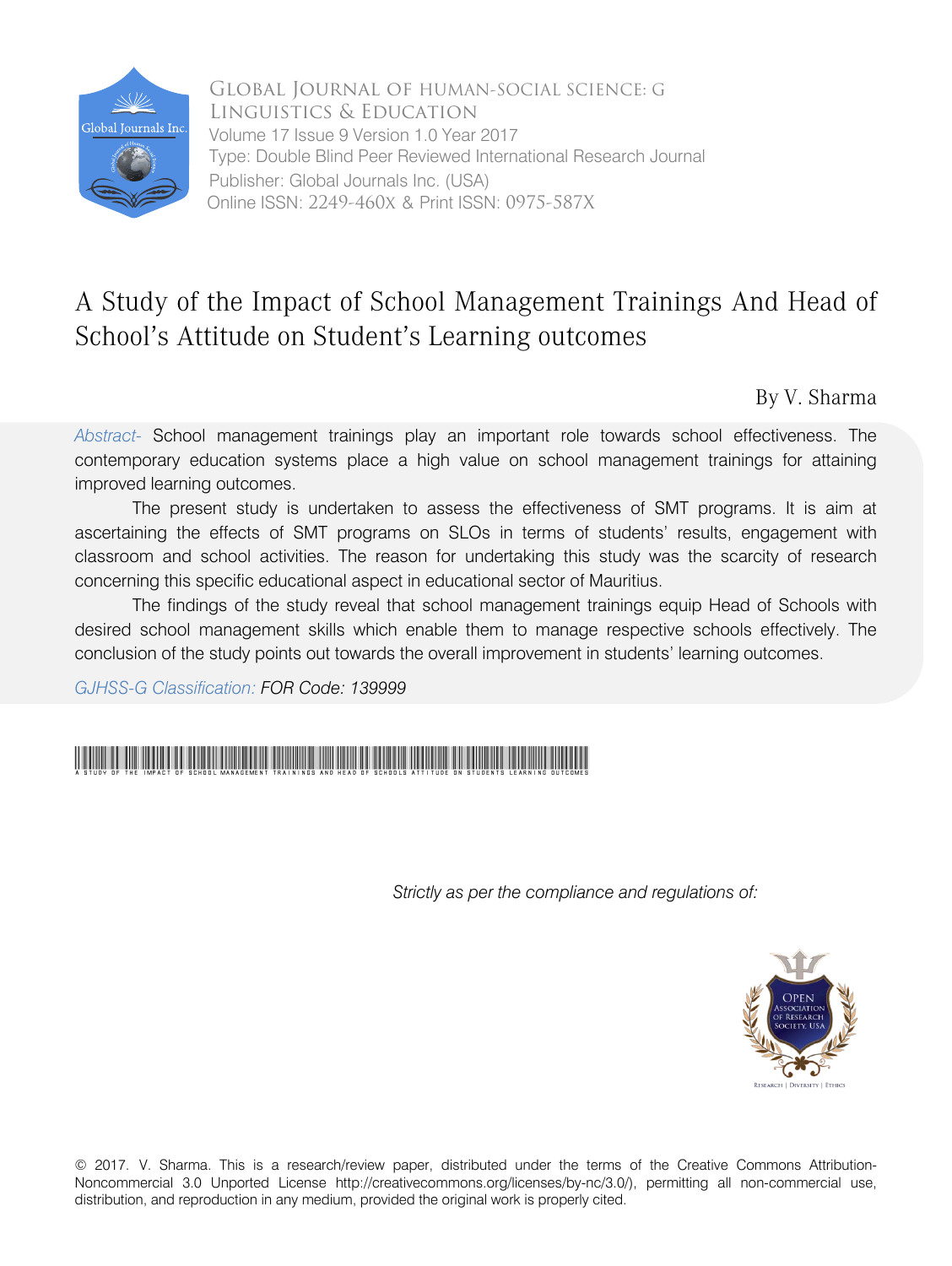# A Study of the Impact of School Management Trainings And Head of School's Attitude on Student's Learning outcomes

V. Sharma

Abstract- School management trainings play an important role towards school effectiveness. The contemporary education systems place a high value on school management trainings for attaining improved learning outcomes.

The present study is undertaken to assess the effectiveness of SMT programs. It is aim at ascertaining the effects of SMT programs on SLOs in terms of students' results, engagement with classroom and school activities. The reason for undertaking this study was the scarcity of research concerning this specific educational aspect in educational sector of Mauritius.

The findings of the study reveal that school management trainings equip Head of Schools with desired school management skills which enable them to manage respective schools effectively. The conclusion of the study points out towards the overall improvement in students' learning outcomes.

# Chapter One: General Introduction

# I. Introductory

he success of any school is largely rests upon the effective role of the Head of school. Leadership is an instrument used in a school for behavior The success of any school is largely rests upon the effective role of the Head of school. Leadership is an instrument used in a school for behavior modification. Improving Student Learning Outcomes (SLOs) through School Management Trainings (SMTs) is a phenomenon that is rapidly receiving a significant attention from educational administrators across the world. It is supported through a wide range of measures, especially in terms of developing an effective school leadership. In accordance with the previous research, school leaders may come from non-traditional backgrounds (Slenning, 1999). They need, therefore, special training programs to manage schools effectively.

In secondary school administration, the success of any school to achieve its stated goals or objectives depends on the ability of the Head of school otherwise known as the Principal and his Leadership style. School leadership has become a priority in education policy agendas internationally. It plays a pivotal role in improving school outcomes by influencing school climate and environment. School leadership is expected to provide motivation as well as builds capacities within school educators. That is why effective school leadership is considered essential to ensure the efficiency and competence of schooling.

*a) Background of the Study*

As countries strive to improve student results and reform education systems, the school leadership remains on the top in educational policy agendas. Many countries have moved towards decentralization, making schools more autonomous in their decision making and holding them more accountable for results. School-Based Management (SBM) approach emerged in the aftermath of the decentralization process. At the same time, the requirement to improve overall student performance while serving more diverse student populations is putting schools under pressure to use more evidence-based teaching practices. Literature shows that school leaders can make a difference in school and student performance if they are granted autonomy to make important decisions.

In case, where the leadership style of the principal is ineffective, even the best school programmers, the most adequate resources and the most motivated staff and students will be rendered unproductive. Therefore, the importance of good leadership style in an organization cannot be overemphasized. School Management Trainings for the Head of schools are one of the modest educational reforms. They particularly focus on the increased quality assurance and accountability, the development of new curricula, requirements for strategic planning, the use of information system and the improvement in teaching and learning etc.

For instance, the recent reforms in Mauritius, Singapore and China have focused on coming closer to a quality-oriented education and moving away from the test-based education. The reforms include the ways to improving instructional content, curricula, educational evaluation as well as educator education (Bunwaree, 2008). Educational reforms target the professional development of Headof schools as they play an important role in schools' success.

#### *b) Significance of the Study*

The present study is being undertaken to assess the effectiveness of School Management Training programs. It is aimed at ascertaining the effects of SMT programs on Student Learning Outcomes in terms of students' results, engagement with classroom and school activities.

e.

2017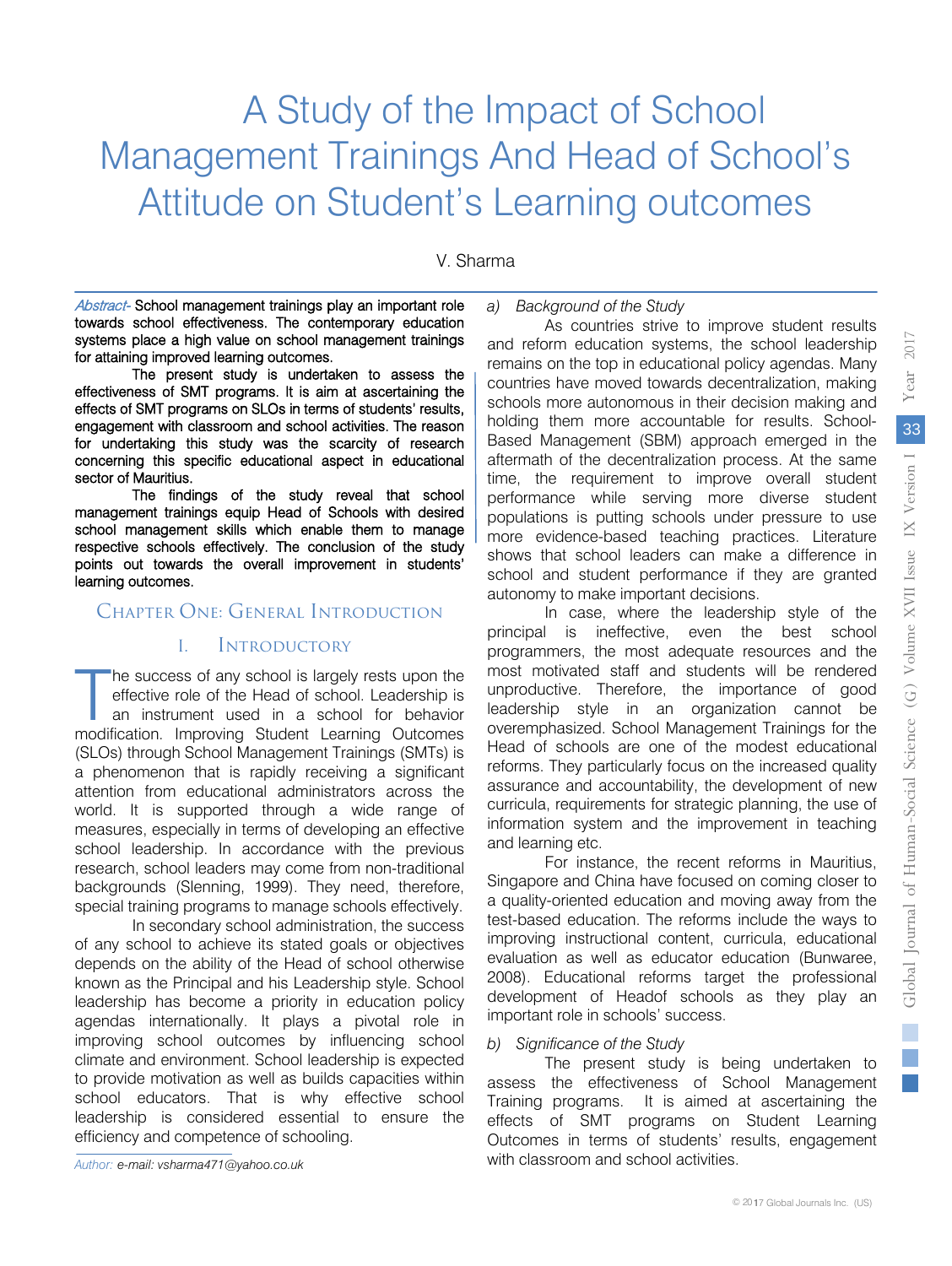It also investigates how Head of schools attitude interlink with SMTs and SLOs relationship. The reason for undertaking this study is the scarcity of research concerning this specific educational aspect, especially in the not-for-profit educational sector of Mauritius.

This study revolves around three variables, this is, SMTs as an independent variable, SLO as a variable of primary interest, and Head of school attitude as a mediating variable.

#### *c) Aims and Objectives of the Study*

The aim of this study is to explore the insights about the intra-relationship of SMTs, SLOs and Head of school.

- The main objectives of the study are the following:
- To ascertain the effects of school management training on students' learning outcomes
- To assess whether Head of school attitudes affect relationship of school management trainings and student learning outcomes or not
- To identify the relevancy and perceived value of school leadership variables that lead to enhanced performance of schools and students
- To generate a body of knowledge for educators and school leaders about how they can improve performance of their schools and students

#### *d) Statement of the Problem*

In the context of Mauritius, SMT received a little attention of educators, policy makers and government officials. Only a few institutions impart management training to their Head of schools. The trend of such training, however, is rapidly increasing in the schools which are managed by not-for-profit organizations. These programs are seemingly designed to equip the Head of schools with knowledge, skills and desired attitude, which are essential for effective school management.

Literature shows that SMTs have a significant impact on schools because they play a central role in motivating educators, satisfying students, and making school environment attractive. However, we found still an unmet need to assess how it affects student's learning outcomes where SMTs are prioritized, frequent and highly valued, yet their impact isneither gauged nor documented.

## *e) Scope of the Study*

Although, the scope of the study is limited, the study findings can be generalized to other not-for-profit educational systems, private educational institutions, and the government institutions in and across Mauritius.

The study provides valid perceptions about the components of SMTs which play an important role in enhancing schools as well as students' performance. It provides a meaningful base for policy makers, school

leaders, and administrators of educational institutions to employ these training in their respective institutions.

#### *f) Research Questions*

The research questions of this study will consist of the following:

- Is there any relationship between SMTs and SLOs?
- How does the approach of Head of school affect the relationship of SMTs - SLOs?

# Chapter Two: Literature Review

#### II. Introductory

This chapter deals with a literature review regarding school improvement. It sheds light on the training and attitudes of HOS in improving students learning outcomes

#### *a) Theoretical Considerations*

Drawing on the definition of school improvement, the concept of effective school improvement was defined as follows: effective improvement in schools, generally, refers to a planned educational change that positively affects student learning outcomes and school's capacity for managing change (Ainscow and West, 1994). An effectiveness and improvement criterion is needed to evaluate effective school improvement.

School management remains concerned with school effectiveness. The effectiveness criterion refers to student outcomes. The pivotal role of the school leader as a factor in effective schools has been corroborated by findings of school effectiveness research in recent decades (Reynolds, 1976).

#### *b) School Effectiveness*

School improvement concerns the raising of students' achievements and the school's ability to manage change (Reynolds et al. 2001). One can compare one's own school and individual performance against a set of benchmarks and criteria from the international literature on school effectiveness and school improvement.

School effectiveness refers to the extent to which a school is successful in achieving its high quality results with the support of an effective system. The central themes of critics of the school effectiveness and improvement movement are that it over-claims the success of effective schools (Thrupp, 2000).

Most school effectiveness studies show that 80% or more of student achievement can be explained by student background rather than schools (Teddlie & Reynolds, 2000). On the other hand, school effectiveness supporters believe that, even with only 20% of achievement accounted for by schools, their work has convincingly helped to destroy the belief that schools do not make any difference. They argue that schools not only make a difference but they add value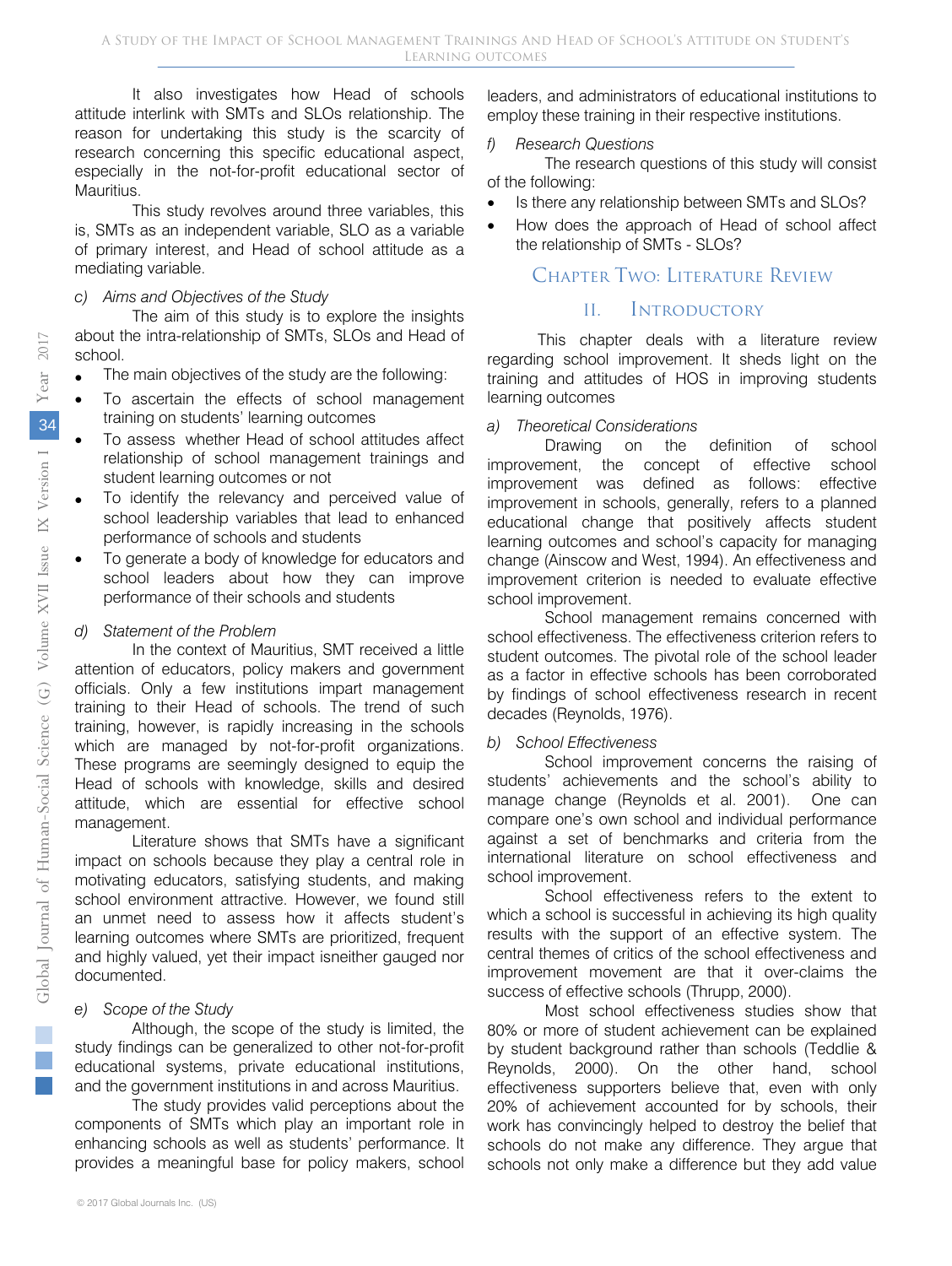despite the strong influence of family background on children's development (Reynolds & Teddlie, 2000).

Studies in the United States and Canada support the hypothesis that schools which implemented school-based management improved their overall effectiveness. In his search for what characterizes successful schools, Little (1982) argued that successful schools appear to be those which allow staff a greater say in educational decisions, and which open up communications channels between parents, educators and students.

#### *c) Need for Training*

Most Head of Schools were educators previously, and promoted to Head later. They come from diverse backgrounds. Some of them might hold substantial school management skills while other might not. Even those, who hold these skills, may need to refresh and/or update their skills. Thus training for enhancing skills becomes essential for everyone. Nathan (2000) highlighted a need for new Head Educators to receive proper preparation and more induction.

Murphy (2003) asserts that leaders must still be constructed as educators and be 'much more knowledgeable about the core technology of education in particular' and among educators there is still great reaction to employing non-educators as school leaders. The aim of the training programs is to change school administration from management to educational leadership and from administration to learning, while

linking management and behavioral science knowledge to the larger goal of student learning.

# *d) Identifying the correct attitudes of Head of Schools*

Knowledge and skills together with behaviors and/or attitudes are important for bringing effectiveness to the schools. This is essential for the Head of School to develop the behaviors and attitudes which are linked with school effectiveness. Leadwood (1994) relates leadership with a series of contributing behaviors which is designed to bring effectiveness to the schools and affect classroom environments noticeably.

The Head of Schools are responsible for fostering these types of behaviors to manage school environments properly; their attitude in this connection therefore plays a pivotal role. Their attitudes must be directed to ensuring school effectiveness and achieving high quality results.

According to Heck (1992), the behaviors of high and elementary school principals are indicative of high achieving and low achieving schools to determine whether school performance could be predicted through an examination of behaviors.

## *e) Theoretical Framework*

School leadership is considered critical for all phases of school development process since it is held responsible for keeping the school as a whole in mind, and for adequately coordinating the individual activities during improvement processes (Hall and Hord, 1987). On the basis of these considerations, the study uses the following framework.



# *Figure 2.0:* School Development Framework

The above model predicts that school management trainings have effect on student learning outcomesand the attitudes of Head of schools influence the relationship of school management trainings and student learning outcomes.

# i. *Head of Schools /Managers*

Cheng et al. (2003) recounted that leaders are often considered as key actors in mobilizing their members and institutions at the site-level to face up with those challenges and make educational services and provision more quality effective and accountable.

The performance of these tasks by Head of Schools inevitably varies from one school context to

another. Nonetheless, the research suggests three primary modes of leadership that promote student learning.

- *Head of School as an Effective Leader:* Effective school leaders make concerted efforts towards developing and maintaining a focus on academic improvement and student learning while safeguarding educators from all sorts of interferences from within and without environment.
- *Organizational Capacity of Head of School:* Successful Head of schools consistently strive for availing the best human resources, innovative ideas, creative programs, and comprehensive curricula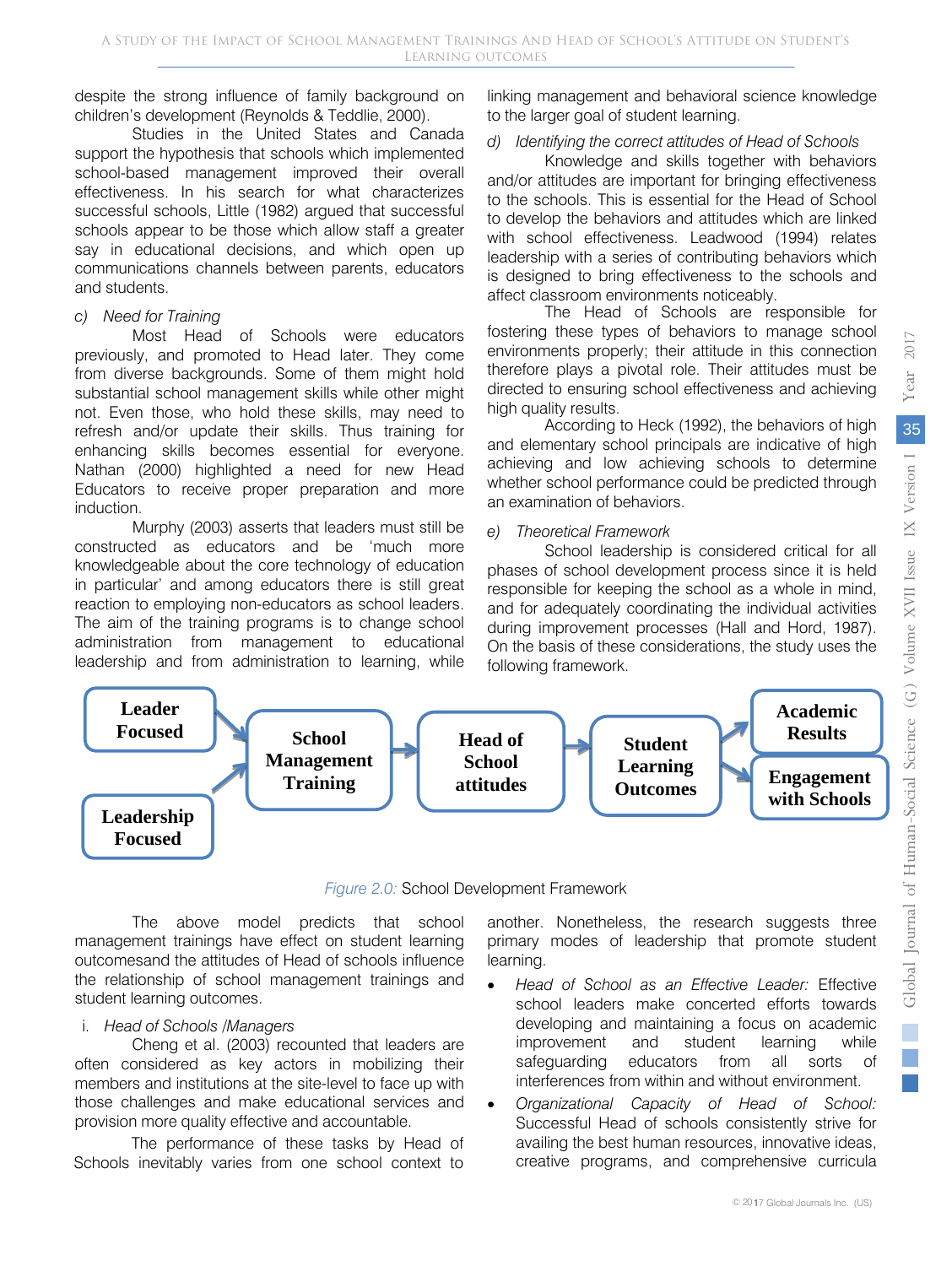that could be catalytic towards objective-oriented teaching learning while focusing on an ongoing strategic plan conducive to contemporary and future challenges.

• *Head of School as a Management Guru:* Effective creating an enabling environment towards student Head of schools make sure that they collect as well as process, fine-tune and update essential data pertaining to their respective communities for learning and academic improvement. They focus on building educators' professional skills through customized trainings both on-job and through other professional training outfits.

#### *f) The Significance of Developing School Leadership*

According to Gray (1990), the central importance of educational leadership stands out as one of the clearest messages of school effectiveness research. Louis and Miles (1990) also categorize the administrative and organizational activities as "management. Promoting a conducive environment to creativity and innovation, encouraging initiatives, allowing perspectives, ensuring a collective vision and advancing congeniality and collegiality as well as garnering a cooperative school culture and sustaining it is also considered to be permanent facets of effective school leadership.

Developing school leadership is deeper than occasional or need-based interventions. It actually shapes up both through formal and informal processes at all stages of leadership practices in a sequential as well as contextual manner.

- *Ensuring Essential leadership training:* Formal and structured leadership training is a must regardless of governance models of different countries. Governments can design customized training and orientation programs, collaborate with local level governance structures and develop incentives to ensure that school leaders must participate in such training programs.
- *Sharing Experiences and Challenges:* Frequent periodical conventions of Head of schools can prove to be invaluable through sharing individual experiences and challenges as well as innovative solutions to different challenges. Head of school' conventions can provide vital networks for Head to share their problems, concerns, challenges and their effective solutions.
- *On-job Training:* On-job and or in-service programs are to be designed considering the actual need and context based on prior learning opportunities for school leadership.

Head of School leadership was related to certain attributes of effective schools, such as increased student achievement (Sagor, 1992), declining dropout rates; high student and faculty morale as well as

improved school climate (Kendrick, 1988). A review of research studies by Leithwood et al. (1999) revealed that there are a few studies that investigated the relationship of transformational leadership with student learning outcomes.

# Chapter Three: Research Methodology

# III. Introductory

The study methodology has been designed considering suitability of techniques as well as availability of resources. Since Mahatma Gandhi Institute runs a cohesive network of 7 schools, and study respondents are obviously Heads of Schools, educators and students.

#### *a) Research Design*

Polit and Hungler (1995:36) define a research design as "the researcher's overall plan for obtaining answers to questions". The development of the research design involves a series of choices and decisions appropriate for the needs of the research topic. Research design refers to the strategy to integrate the different components of the research project in a cohesive and coherent way.

Considering this point along with study requirements, a purposeful combination of tools is employed to collect data from the study respondents. These tools include a structured questionnaire, semi structured interviews, review of school records, and personal observations.

The structured questionnaire is used for collecting data from principals while interviews are used for obtaining information from school educators. Similarly, pertinent school records are examined for recording student academic achievements, and personal observations will be used for assessing student engagement with schools.

#### *b) Research Instrument*

In this survey a structured questionnaire will be adopted. The questionnaire consists of two sections example, an introductory section and the statement section. In first section, the respondents will be asked about their age, sex and professional experience etc. In second section, the respondents are asked to rate the statements as per their perception. The questionnaire contains 40 items within three classifications in which the respondents are asked to express their judgments using a five point Likert scale ranging from disagree (1) to agree (3).

Semi-structured interviews will be conducted for obtaining information from the school educators as well as students as to what role Head of schools play towards motivating them. Interviews will be also used for investigating the difference that school leadership is making towards educator satisfaction and student performance.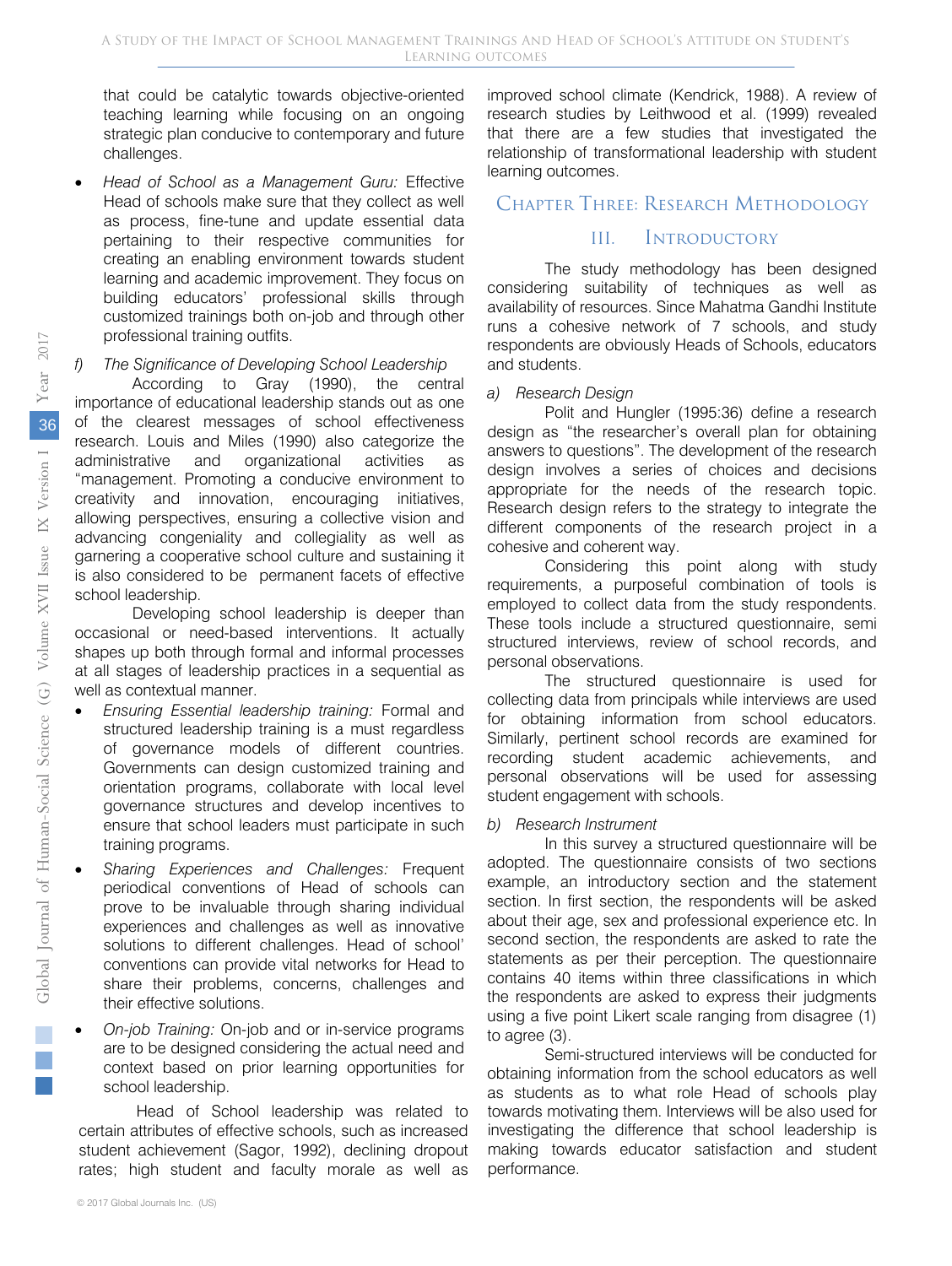Databases, manual registers and other information systems of the schools will be reviewed for recording students' achievements, and for comparing the current achievements with the previous achievements for determining the effectiveness of school leadership.

 curricula, and condition of educational as well as In order to cross-check the collated data, we personally observed study settings and school environments. The observation includes school records, physical facilities. Personal observations turned out to be instrumental in obtaining additional school information.

# *c) Pilot Test*

A pilot test will be carried out with 2 Heads of Schools to validate the questionnaire. The returned questionnaires will help to purify the measure and redesign questionnaire. This pilot study will prove instrumental for validity as well as reliability of instrument data respectively. To improve the comprehensibility and clarity of the questionnaire, difficult words, identify by Head of Schools during the data collection, willbe substituted with simpler words where possible. Also, a few other items are reworded to ensure that the understanding level was more appropriate.

# *d) Research Process*

The questionnaire will be self-administered which will be distributed personally by the researcher. Only one questionnaire will be provided to each respondent. The filled questionnaires will be collected personally by the researcher. The researcher provided adequate support to the respondents in understanding and answering the given questions accurately. In addition to the collection of data through questionnaire, educators and school databases are also consulted for gauging students' academic achievements. Students' engagement with school will be recorded through classrooms observations and informal discussions with students. Frequency of the respondents is given below:

| Respondent  | Frequency |  |  |  |
|-------------|-----------|--|--|--|
| Age         |           |  |  |  |
| 20-30 years |           |  |  |  |
| 31-40 years |           |  |  |  |
| 41-50 years | 6         |  |  |  |
| 51 to above | 6         |  |  |  |
| Total       | 17        |  |  |  |

*Table 3.0:* Frequency Distribution of Respondents

| <b>Experience with School</b> |    |  |  |  |
|-------------------------------|----|--|--|--|
| Up to 2 years                 | 0  |  |  |  |
| 3-5 years                     |    |  |  |  |
| 6-10 years                    |    |  |  |  |
| 11 to above                   | 12 |  |  |  |
| Total                         | 17 |  |  |  |

# *e) Sampling and Target Population*

We selected a sample of 17 respondents. All questionnaires are returned with usable data, yielding a response rate of 100 percent. The respondents of the study were school Head, educators and students belonging from lower secondary to upper secondary. The Head of Schools are selected based on their personal and professional characteristics reflecting the following criteria:

- The selected Head have attended at least one school management training program
- They have been working with school for more than two years, and
- They possess qualifications as well as abilities which are necessary for school management etc.

# *f) Data Analysis*

Both qualitative and quantitative techniques will be used to analyze data. Using qualitative techniques, the judgments of the participants are written down and assembled during the interview sessions. On the basis of these judgments, information will be analyzed and subsequently the findings will be drawn. Data will be summarized using the triangulation approach in order to converge on an accurate representation of data reality. This approach is mainly employed to interpret and synthesize data from the already gathered judgments. It also led to minimize biases that could distort the results of the study.

In quantitative techniques, Statistical Package for Social Sciences (SPSS) will be employed for data analysis. The study will test three variables example, SMT as an independent variable, SLOs as a variable of primary interest, and Head of School attitudes as a moderating variable.

# *g) Practical Limitations of the Study*

The present study contains some limitations. It is impeded by some undesirable limitations that hampered the researcher from utilizing a variety of options instead of conducting this study in confined settings. The study limitations are:

The schools, selected for data collection, are headed by male Heads of Schools because females

2017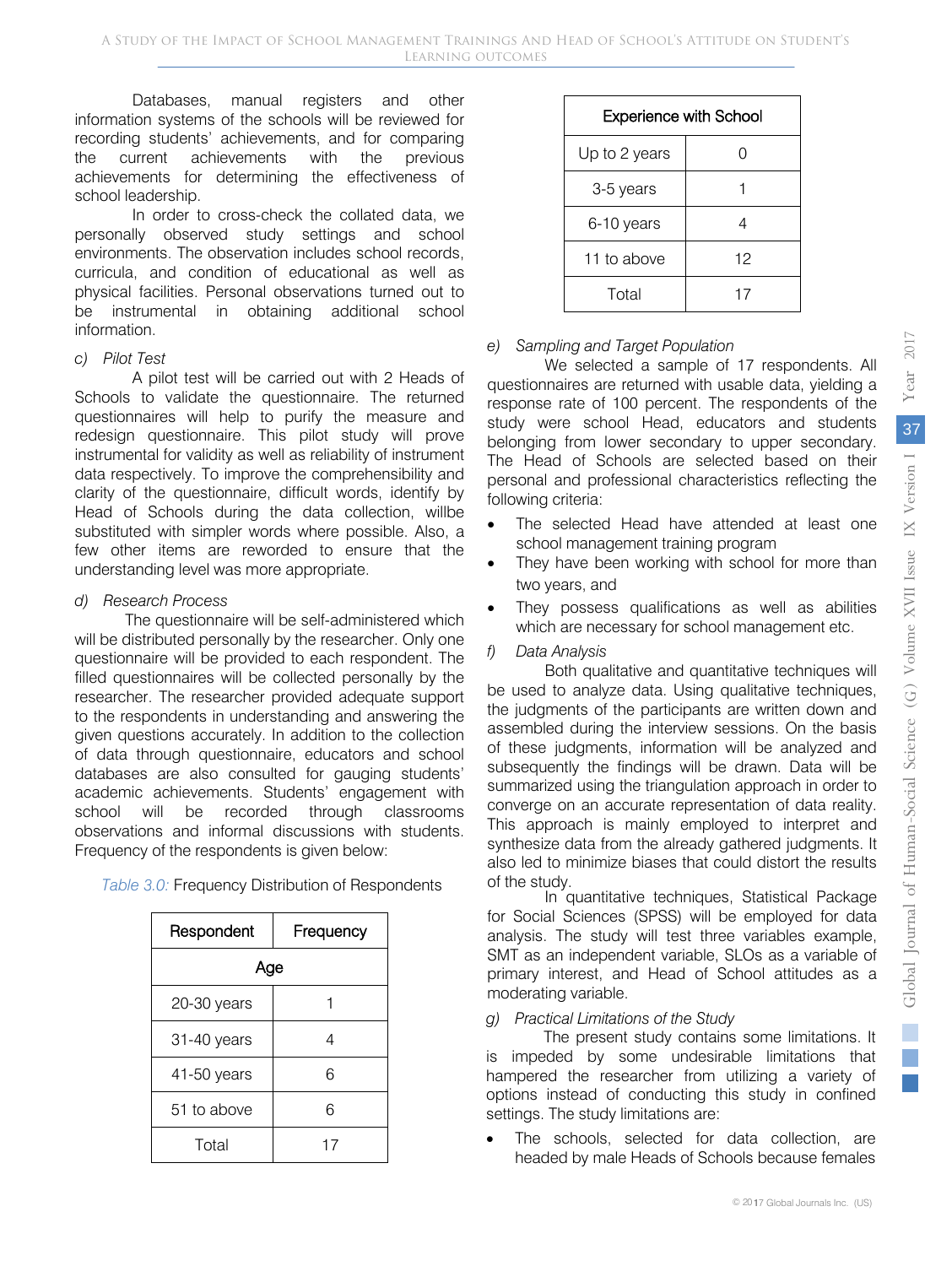headed by male Heads of Schools because females are their subordinates. So respondents of the study are male Heads.

- School management trainings do lead to improve student learning outcomes; student learning outcomes, nonetheless, may also be result of some other contributing factors, such as student family background, additional tutorial help etc.
- Minimum sample size of the students is taken because of time constraints.

# Chapter Four: Discussion and Findings

# IV. Introductory Note

This chapter is concerned with the statement of the findings of the research and an analysis of the data collected through the questionnaires. Various tests have been used to give a quantitative dimension of the survey

#### *a) Results*

It was found that Head of Schools are not solely responsible for the outstanding educational outcomes observed, but their leadership has been found an inevitable factor in producing the environment where these outcomes occur. The empirical study findings suggest a strong relationship of school management skills on student achievements. Head of Schools create improvement culture among schools; and this they learn from school management trainings.

It was found that Head of Schools have high and clearly understood expectations of others. As noted by one member of staff: "Our Rector has expectations and standards which are passed on and these things happen". Head of Schools are aware of the importance and value of providing professional support, and of treating staff professionally, expecting a high standard of professionalism in return. These Head realize the importance of school pride, identification with the school and its reputation in the community.

Quality school leaders, the evidence suggests, understand teaching and are respected by their staff. As beautifully explain "by keeping the issues of learning and teaching at forefront of the dialogues, these school leaders use to build organizational capacity by constantly expressing norms and the values that define school's vision and initiating conversations about improving teaching and learning ( Sackney and Walker, 2006). Huber's (2004) research on school improvement and development supports the crucial role that leaders play in driving and maintaining ongoing growth.

The study used the structural equation model technique to analyze data and test the first hypothesis. Table 4.0present the result of this study and show a highly significant positive relationship between school management trainings and students' learning outcomes.

| Table 4.0: Relationship between SMT and SLO |  |  |  |  |  |  |
|---------------------------------------------|--|--|--|--|--|--|
|---------------------------------------------|--|--|--|--|--|--|

| <b>Hypothesis</b>                                                                                                    | Estimate | S.E.  | C.R.   |     | Decision |
|----------------------------------------------------------------------------------------------------------------------|----------|-------|--------|-----|----------|
| <b>H1.</b> There is a positive relationship between school<br>management trainings and student learning<br>outcomes. | 0.923    | 0.075 | 12.235 | 000 | Accept   |

Above figure and table represent the structural equation model of this study in which two variables were tested, school management trainings and student learning outcomes. The value of P in above table is .000;

therefore the study findings accept H1. The model fit also meets required criteria. It shows the positive nature of relationship between school management trainings and student learning outcomes.

| Table 4.1: Model Summary |  |
|--------------------------|--|
|--------------------------|--|

|            |                          | Estimate | S.E. | C.R.  |      | Label    |
|------------|--------------------------|----------|------|-------|------|----------|
| <b>SMT</b> | $\leftarrow$ -- Attitude | .420     | .083 | 5.066 | .023 | accepted |
| Attitude   | $\leftarrow$ SLOs        | .040     | .090 | .441  | .045 | accepted |

Above figure and table represent the structural equation model of this study in which three variables are tested, example, school management training, Head of School's attitude and student learning outcomes. The values of P in above table are .023 and .045, which are below 0.05, therefore study findings accept H2.

The study empirically found that school management trainings built and polished skills and abilities of 86% school Head while remaining 14%

commented that they were capable enough to manage their schools and achieve satisfactory student results without receiving any professional school management training.

Responses of Head of schools, students and educators as well as empirical evidence from the school records and databases reveal that school management trainings do have a strong positive relationship with student learning outcomes. In the light of empirical

i.  $\mathbb{R}^n$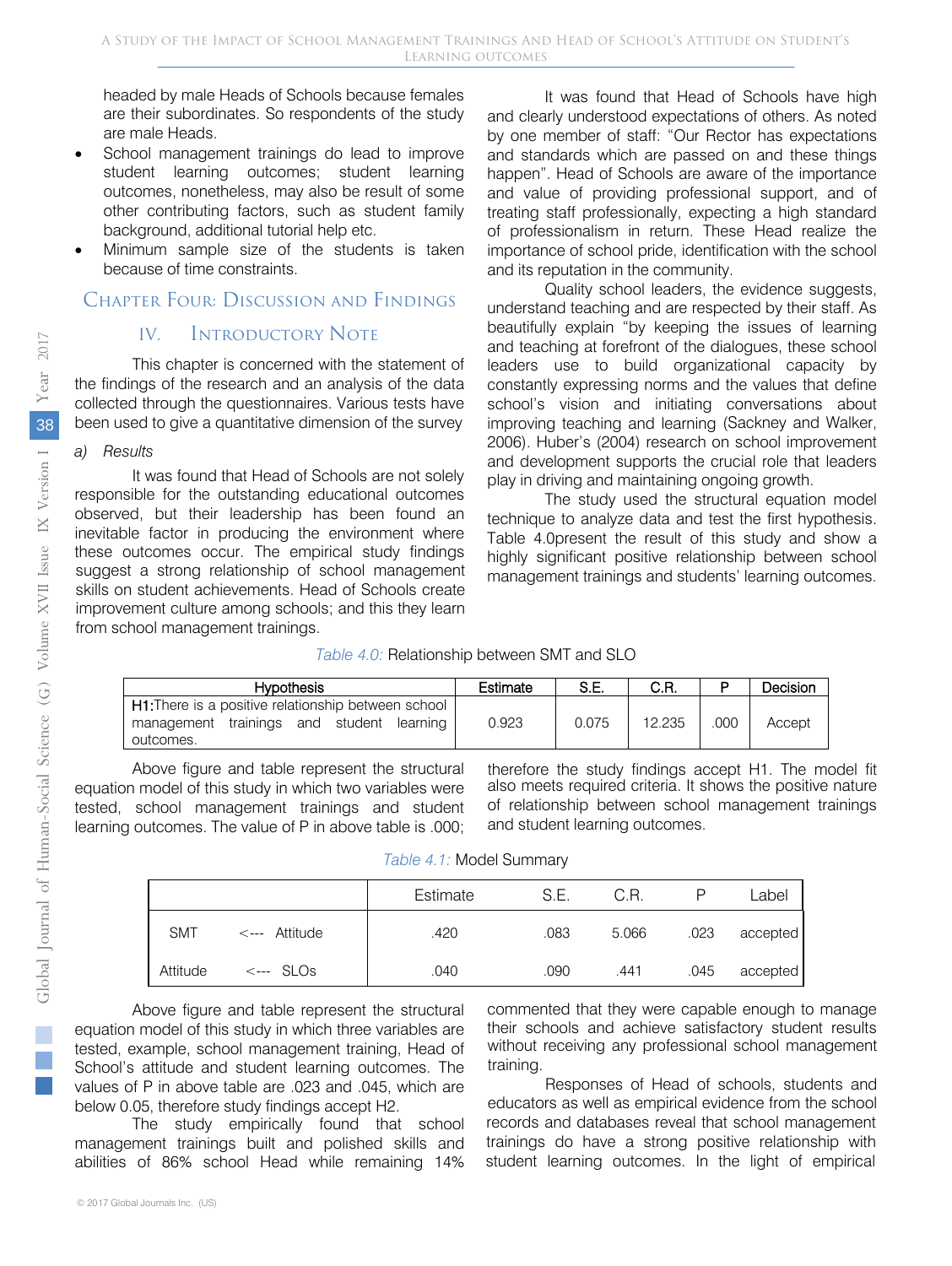study findings, also supported by literature, we observed a model which illustrates the logical sequence

of the impact of school management training programs on student learning outcomes.



*The model is given below:*

*Figure 4.0:* Impact of school management training on student learning outcomes

The study reveals that all of the school management factors that come in to play via school management trainings enable principals to manage their schools effectively. These factors include management of school environment, human and financial resources, quality of education, infrastructure, discipline and performance.

We found that student learning outcomes are positively related to school culture and learning environment. According to the study findings, 89% school Head pay substantial considerations to school culture and learning environment.

Research (Sashkin and Walberg, 1993) suggests that school culture does not operate in a vacuum and crucial to its creation and maintenance are the leadership practices of the Head of schools. Further, evidence from several studies (Sashkin and Sashkin, 1990) provides strong support for the claim that transformational leadership contributes to more desirable school cultures.

Many of the factors have been found to influence approaches of the students to learning. For example, it has long been accepted that students' perceptions of their learning environments have a significant influence on their approaches to learning and the quality of their learning outcomes (Ramsden, 1992).

Students' satisfaction and motivation is linked with some important school factors, such as study settings, culture, environment, learning aids and educator commitment etc. Lizzio et al., (2002) found that the students' perceptions of their learning environment have a greater impact on student learning outcomes than prior achievements in school.

The study also revealed a positive relationship between educator satisfaction and student performance. It was noticed that 63% Head of Schools encourage and motivate their educators that, consequently, result in educators' satisfaction. When educators are satisfied, they put extra efforts for their students and help them improve their performance. They show their strong commitment with their profession which in long-run will uplift learning outcomes of students.

The literature also shows significant relationship between educator satisfaction and student performance. Analyzing student work samples in educator study groups has gained momentum in many schools. In teams, educators examine a common piece of student work, discuss its strengths and weaknesses, and suggest how they would proceed to help this student improve (Langer et al., 2003).

The study also found that Head of Schools were more concerned with expending resources for improving school environment and study settings. It explored that such expending positively affect student learning outcomes. Additionally, study relates that some other school factors developed by Head of Schools also lead to improved student performance.

Staff development days and meetings are often given over to providing educators with new skills and knowledge, and the confidence to try different teaching approaches. Often, a "champion" for this area and a small supporting team are empowered. Programs to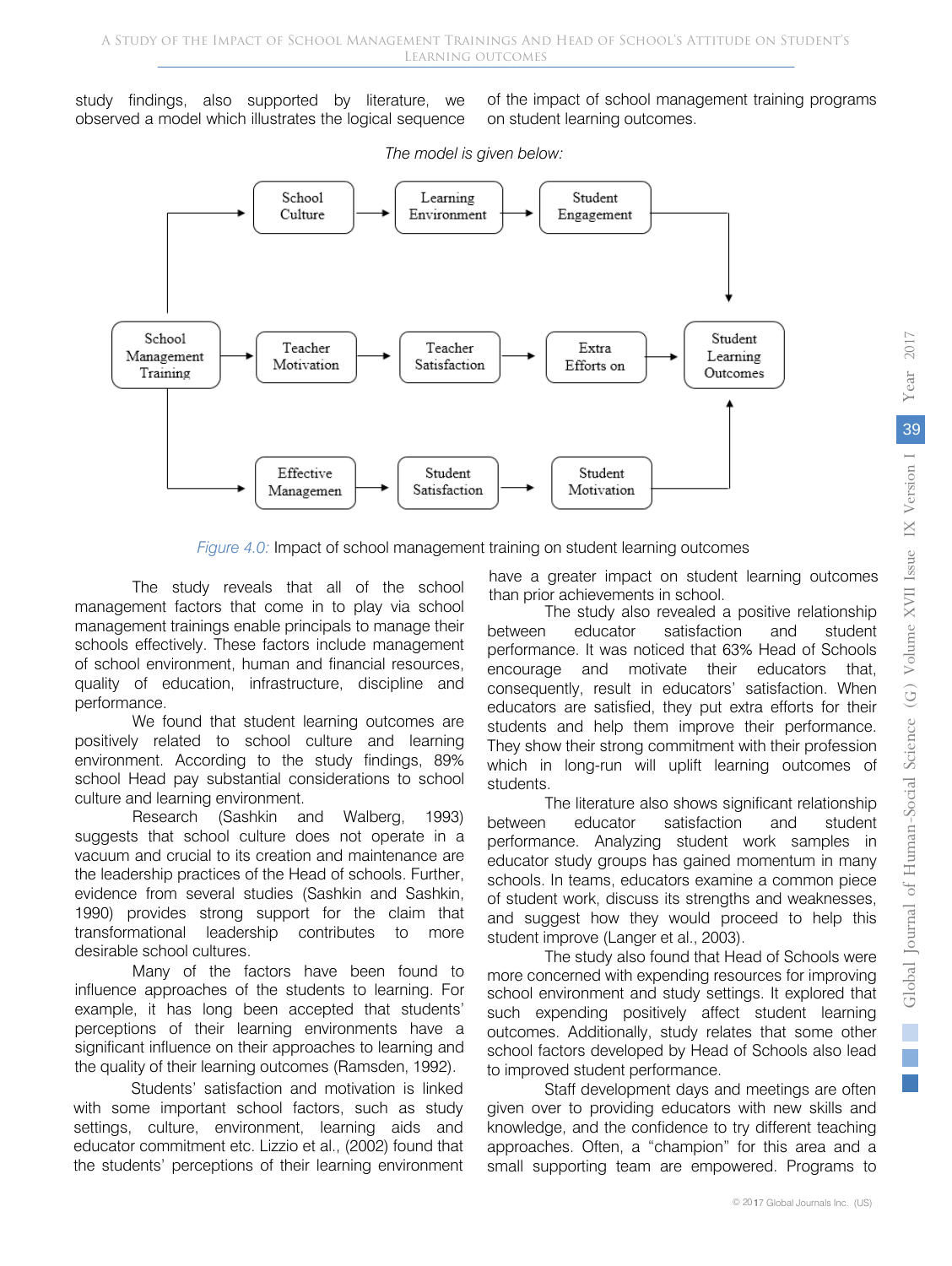support and develop such areas bring members and parts of the school together, leading to better understanding, commitment, improved efficiencies, and outcomes.

Through empowering, encouraging and supporting educators to become learners, Head of schools acknowledge and foster the leadership traits in others. They respect and recognize others' capacities as well as achievements.

#### *b) Discussion*

In this study, we found the effects of school management training programs on student achievements. The substantive contribution of our study is that it has demonstrated that Head of School attitude and educator's beliefs about their capacity as well as their professional commitment mediated the impact of school management trainings on student achievement. Our results indicate that Head of Schools who adopt a transformational leadership style are likely to satisfy their educators, and improve learning outcomes of their students.

It is found that school leaders need specific trainings to respond to broadened roles and responsibilities effectively. Strategies need to focus on developing and strengthening skills related to improving school outcomes and provide room for contextualization. Leadership development is broader than specific programmers of activities or interventions. It requires a meaningful combination of formal and informal processes throughout all stages and contexts of leadership practice.

Head of Schools, regardless of the student populations they serve, are held accountable for student achievement in their schools. However, research reviews found that the direct effect of Head of schools on student achievement is near zero (Hallinger and Heck, 1996).

Our findings strengthen the claim for indirect leadership effects in the review by Hallinger and Heck (1996).Our study avoided many of the problems afflicting leadership research, including common method variance (our model was tested with data from different sources: questionnaire, interview, personal observations and student assessments), over-reliance on modification indices without theoretical justification, and sample dependent models.

# Chapter Five: Conclusion and **RECOMMENDATION**

# V. Introductory Note

This chapter presents a summary of the main findings that have been observed in the study. Major findings from the literature review and the survey are highlighted before recommendations are made.

#### *a) Conclusion*

The study thoroughly investigated the effects of school management trainings in the schools about what goes on in the classrooms. It revealed that it is important to have decisive and goal-oriented school leadership in the schools, which also really empowers the educators in terms of true delegation of power. If the leadership is only about improving teaching and learning, it should specifically be geared towards creation of the right conditions of learning, framed into obvious expectations of what should be achieved.

Furthermore, school management trainings also cause to handle effectively with all seriously hindered school issues like proverbial isolation of teaching staff, time and resource constraints, fragmented structures unable to ensure coordination of activities or exchange of knowledge, and lack of linkages between the school and the community.

The work of Head in the schools has certain consistent outcomes and themes. However, in examining these outcomes and themes, very few of them demonstrated how student outcomes are affected by the work of principals. Despite these trainings, some needs of the principals remain unmet which can be met by equipping them with additional need-based professional trainings. Further, this study suggests a linkage between the school management trainings and student reactions, examined to the degree possible in future empirical research. This study is not intended to be the final work regarding the relationship of school management trainings and student learning outcomes. Rather, it is meant to provide an impetus and means for understanding this form of impact on students.

## *b) Recommendations*

- The learning-specific trainings should be carried on without any let-up as these programs are source of updating knowledge and skills of the Head of schools. These trainings should be conducted periodically as well as continuously rather than at once. There is a need to make these trainings a source of lifelong learning for the school principals.
- Training contents should be revised, and new subjects should be included in the contents.
- A monitoring committee should be set up who will remain held responsible for reviewing and monitoring student learning outcomes.
- A concept of incentive-based school management can be introduced in the schools. This will make them more motivated, and will ultimately lead to ensuring effective school management as well as enhanced student learning outcomes.
- There is a need to streamline effective planning, implementation and monitoring of school improvement plan in each school.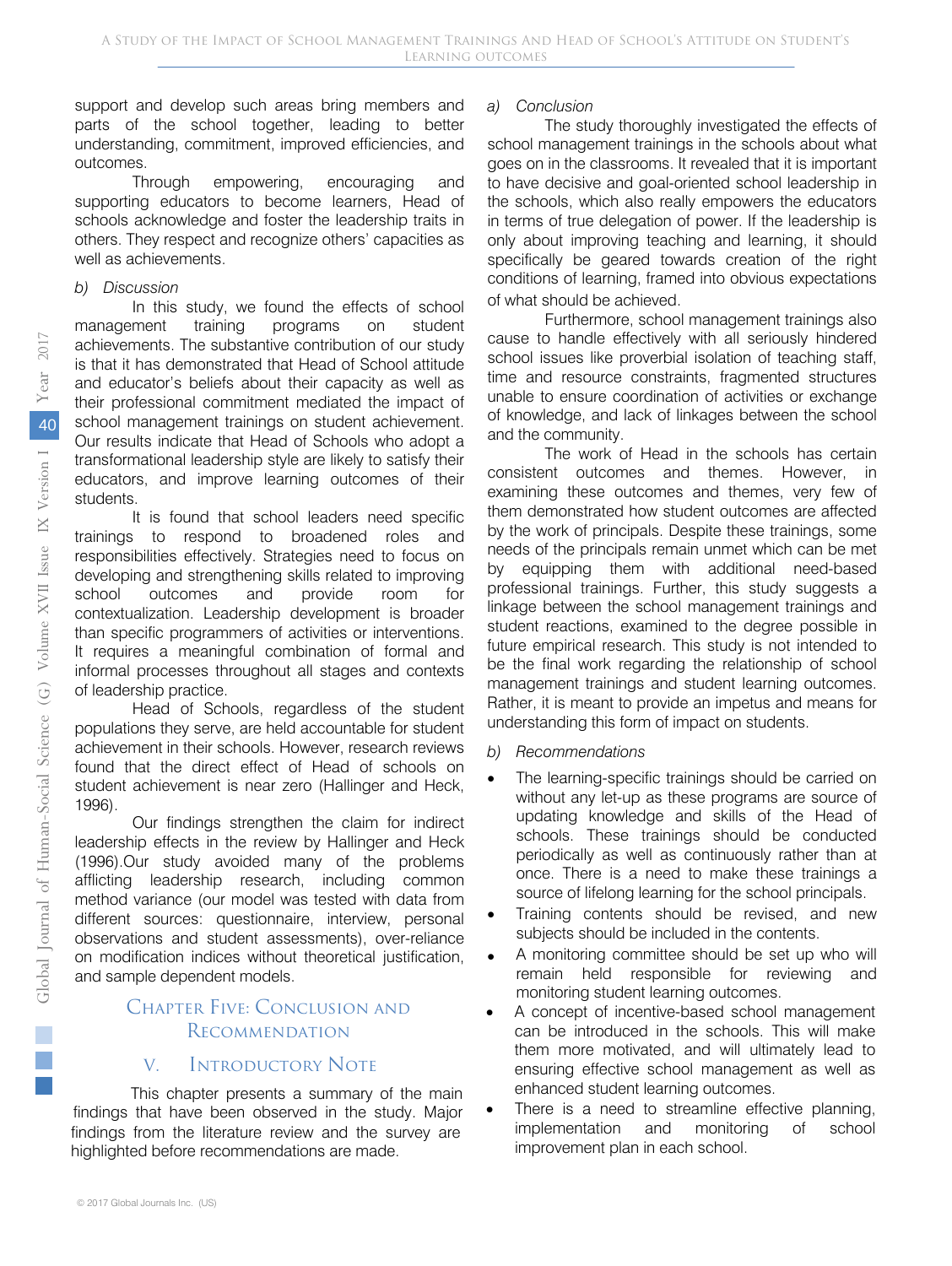2017

- Finally, the Management should conduct itself or commission periodic researches with respect to effective school management and student learning outcomes.
- *c) Future Research*

The present study investigated only the effects of school management trainings on student learning outcomes in terms of their academic results and engagement with school activities; there is still an open field for the researchers, however, to explore the impacts of such trainings on students' reactions as well as attitudes at their schools, homes and communities. Gender perspectives should be given adequate considerations in future research studies.

## *List of abbreviation*

- SLO Student Learning Outcomes
- SMT School Management Trainings
- SBM School-Based Management
- HOS Head of School
- SPSS Statistical Package for Social Sciences

# References Références Referencias

- improvement in an era of change. London: Cassell. 1. Ainscow, M., and West, M. (1994). School
- 2. Altrichter, H., Schley, W., and Schratz, M. (1998). Handbuch zur Schulen twicklung. Innsbruck: Studien Verlag.
- 3. Astin,A. W. (1993). What Matters in College? Four Critical Years Revisited, Jossey-Bass, San Francisco.
- 4. Bidwell, Ch. E. and Kasarda, J. D. 1975. School District Organization and Student Achievement. American Sociological Review 40: 55–70.
- 5. Boland, T., Cavanagh, R. F., and Dellar, G. B. (2001). Evaluation of school restructuring intended to create a middle schooling culture. Paper presented at the annual conference of the Australian Association for Research in Education, Fremantle, Australia.
- 6. Boon, S. L. Z. (1998). Principalship mentoring in Singapore: Who and what benefits? Journal of Educational Administration, 36(1), 29–43.
- 7. Brundrett, M. 2000. The Question of Competence: The origins, strengths and inadequacies of a leadership training paradigm. School Leadership and Management 20 (3): 353–69.
- 8. Bryke, A. and Driscol, M. E. 1988. An Empirical Investigation of the School as Community. Unpublished Manuscript. Chicago: University of Chicago, Department of Education.
- 9. Castle, J., Mitchell, C., and Gupta, V. (2002). Roles of elementary school principals in Ontario: Tasks and tensions. In H. Fennell (Ed.), The role of the principal in Canada( pp. 23-37).
- 10. Cheng, Y. C., Mok, M. C., and Chow, K. W. (2003). Organization and the management of education: Development and growth. In J. P. Keeves, and R. Watanabe (Eds.), International handbook of educational research in the Asia-Pacific region (pp. 915–930). Dordrecht: Kluwer Academic Publishers.
- 11. Cooper,H ., Nye, B., Charlton, K., Lindsey,J . J., and Greathouse, S. (1996). The effects of summerv acationo n achievementte sts cores:A narrativean dm eta-analyticre view. Review of Educational Research, 66(3), 227-268.
- 12. Creemers, B. P. M., and Reezigt, G. J. (1997). School effectiveness and school improvement: Sustaining links. School Effectiveness and School Improvement, 8(4), 396–429.
- 13. Crosby, S. 1991. Educators Opinion of Schoolbased Management. Mimeo, Chicago: Chicago Department of Education.
- 14. Finn, Ch. 1984. Toward Strategic Independence: Nine Commandments of Enhancing School Effectiveness. Phi Delta Kappa 65: 24–51.
- 15. Gray, J. (1990). The quality of schooling: Frameworks for judgments. British Journal of Educational Studies, 38(3), 204–233.
- 16. Grimmett, P. P. (1996). The struggles of educator research in a context of education reform: Implications for instructional supervision. Journal of Curriculum and Supervision, 12(1), 37-65.
- 17. Hall, G. E., and Hord, S. (1987). Change in schools: Facilitating the process. Albany: State University of New York Press. 695-702.
- 18. Hallinger, P. (Ed). (2003). Reshaping the landscape of school leadership development: A global perspective. Lisse, The Netherlands: Swets and Zeitlinger.
- 19. Heck, R. (1992), Principals' instructional leadership and school performance: Implications for policy development", Educational Evaluation and Policy Analysis, Vol. 14 No. 1, pp. 21-34.
- 20. Helen F. Ladd and Edward B. Fiske (2003). Does Competition Improve Teaching and Learning? Evidence from New Zealand. Educational Evaluation and Policy Analysis, Vol. 25, No. 1, pp. 97-112.
- 21. Huber, S. G. (2004). Preparing school leaders for the 21st century. New York: Routledge Falmer.
- 22. Kendrick, J. A. (1988). The emergence of transformational leadership practice in a school improvement effort: A reflective study. Unpublished doctorial dissertation, University of Illinois at Urbana-Champaign, Champaign, IL.
- 23. Langer, G., Colton, A., and Goff, L. (2003). Collaborating for high standards: Analyzing student work: Improving teaching and learning. Alexandria, VA: Association of Supervision and Curriculum Development.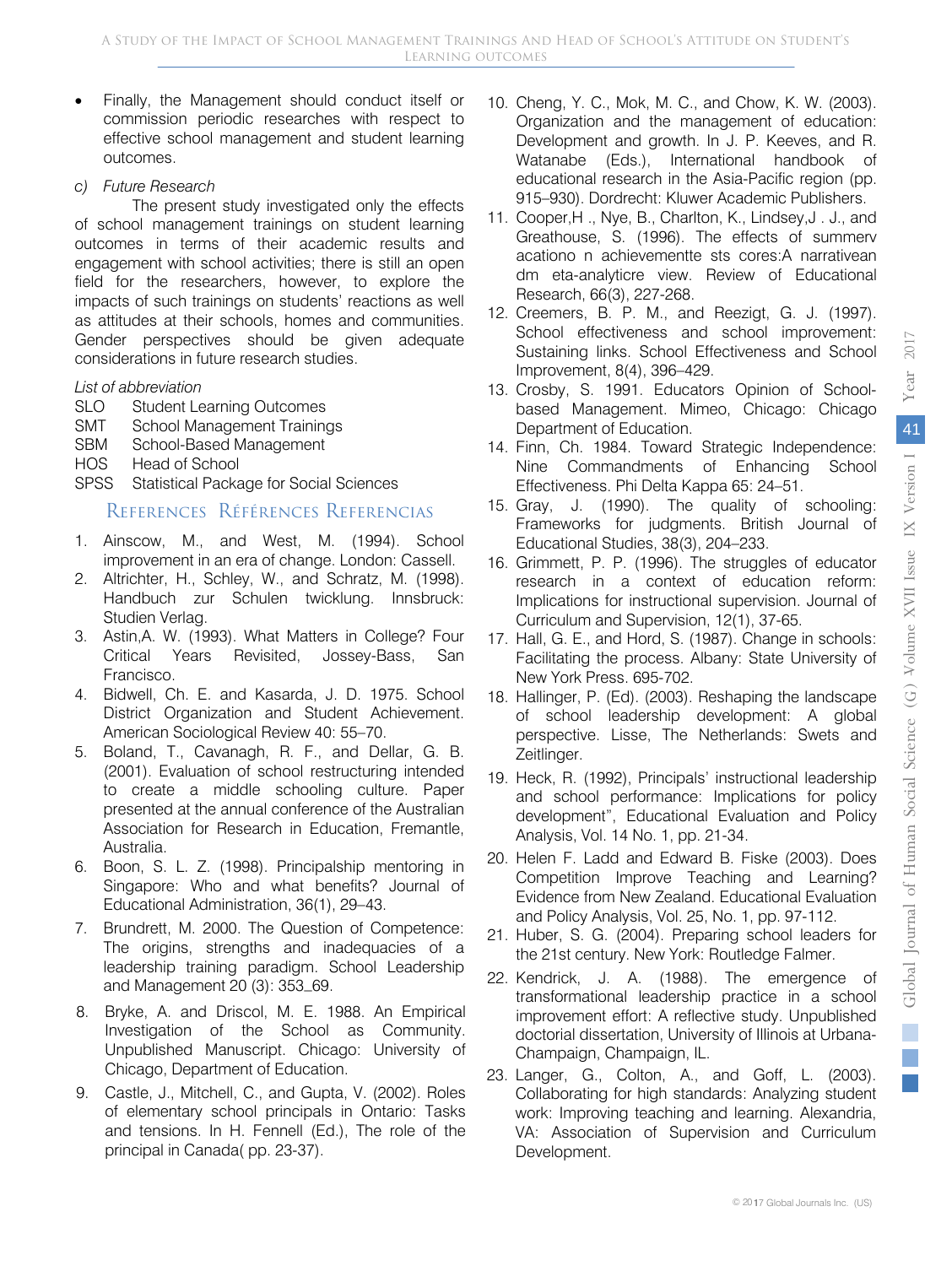- 24. Leithwood, K., Jantzi, D. and Steinbech, R. (1999), Changing Leadership for Changing Times, Open University Press, Buckingham, Philadelphia, PA.
- 25. Lin, M.D. (2003). Professional development for principals in Taiwan: The status quo and future needs trends. In P. Hallinger (Ed.), Reshaping the landscape of school leadership development: A global perspective (pp. 191–204). Lisse, The Netherlands: Swets and Zeitlinger.
- 26. Lizzio, A., Wilson, K. and Simons, R. (2002), "University students' perceptions of the learning environment and academic outcomes: implications for theory and practice", Studies in Higher Education , Vol. 27 No. 1, pp. 27-52.
- 27. Louis, K. S., and Miles, M. B. (1990). Improving the urban high school: What works and why. New York: Educators'College Press. 6(3), 265–274.
- 28. Martino, A. M. (2003). Leadership style, educator empowerment, and job satisfaction in public elementary schools. Unpublished doctoral dissertation, St. Johns University, School of Education and Human Services, New York.
- 29. Murphy, J. 2003b. Reculturing the Profession of educational leadership: New blueprints. Commission Papers. National Commission for the Advancement of Educational Leadership Preparation.
- 30. Muta, H. (2000). Deregulation and decentralization of education in Japan. Journal of Educational Administration, 38(5), 455–467.
- 31. Nathan, M. 2000. A Handbook for Headeducators. London: Kogan Page. NCSL. 2002. A Framework for leadership. Nottingham: National College for School Leadership.
- 32. Newmann, F. M., and Wehlage, G. G. (1995). Successful school restructuring: A report to the public and educators by the Centre on Organization and Restructuring of Schools. Madison, WI: Center on Organization and Restructuring of Schools.
- 33. Niedermeyer, B. H. (2003). The relationship of principal leadership style and student achievement in low socio-economic schools. Unpublished doctoral dissertation, Purdue University, West Lafayette, IN.
- 34. Park, I. (2004, April). Educator commitment and its effects on student achievement. Paper presented at the annual meeting of the American Educational Research Association, San Diego.
- 35. Reynolds, D., & Teddlie, C. (2000). Reflections on the critics and beyond them. Paper presented at the annual meeting of the American Educational Research Association, New Orleans, LA.
- 36. Sackney, L., and Walker, K. (2006). Canadian perspective on beginning principals: Their role in building capacity for learning communities. Journal of Educational Administration, 44(4), 341–358.
- 37. Sagor, R. D. (1992). Three principals who make a difference. Educational Leadership, 49(5), 13-18.
- 38. Shields, P. M. 1995. Improving Schools from the Bottom-up: From Effective Schools to Restructuring. Washginton DC: Department of Health, Education and Welfare.
- 39. Slenning, K. 1999. Future school management: Do plans and needs match? A comparative study with examples fromfour OECD countries. Stockholm:
- 40. Sammons, P., Mortimore, P., and Hillman, J. (1995). Key characteristics of effective schools: Review of school effectiveness research. London: Ofsted.
- 41. Sashkin, M. and Walberg, H.J. (1993), Educational Leadership and School Culture, McCutchan Publishing Corporation, Berkeley, CA.
- 42. Sweetland, S., and Hoy, W. (2000). School characteristics and educational outcomes: Towards an organizational model of student achievement in middle schools. Educational Administration Quarterly, 36(5), 703–729.
- 43. Thrupp, M. (2000,). Sociological and political concerns about school effectiveness research: Time for a new research agenda. Paper presented at the annual meeting of the American Educational Research Association, New Orleans, LA.
- 44. Wubbels, Th., Brekelmans, M. and Hooymayers, H.P. (1991). Interpersonal educator behavior in the classroom. In B.J. Fraser and H.J. Walberg (Eds.), Educational environments: evaluation, antecedents and consequences (pp. 141–160). Oxford: Pergamon Press.

 $\mathbb{R}^2$ 

© 2017 Global Journals Inc. (US)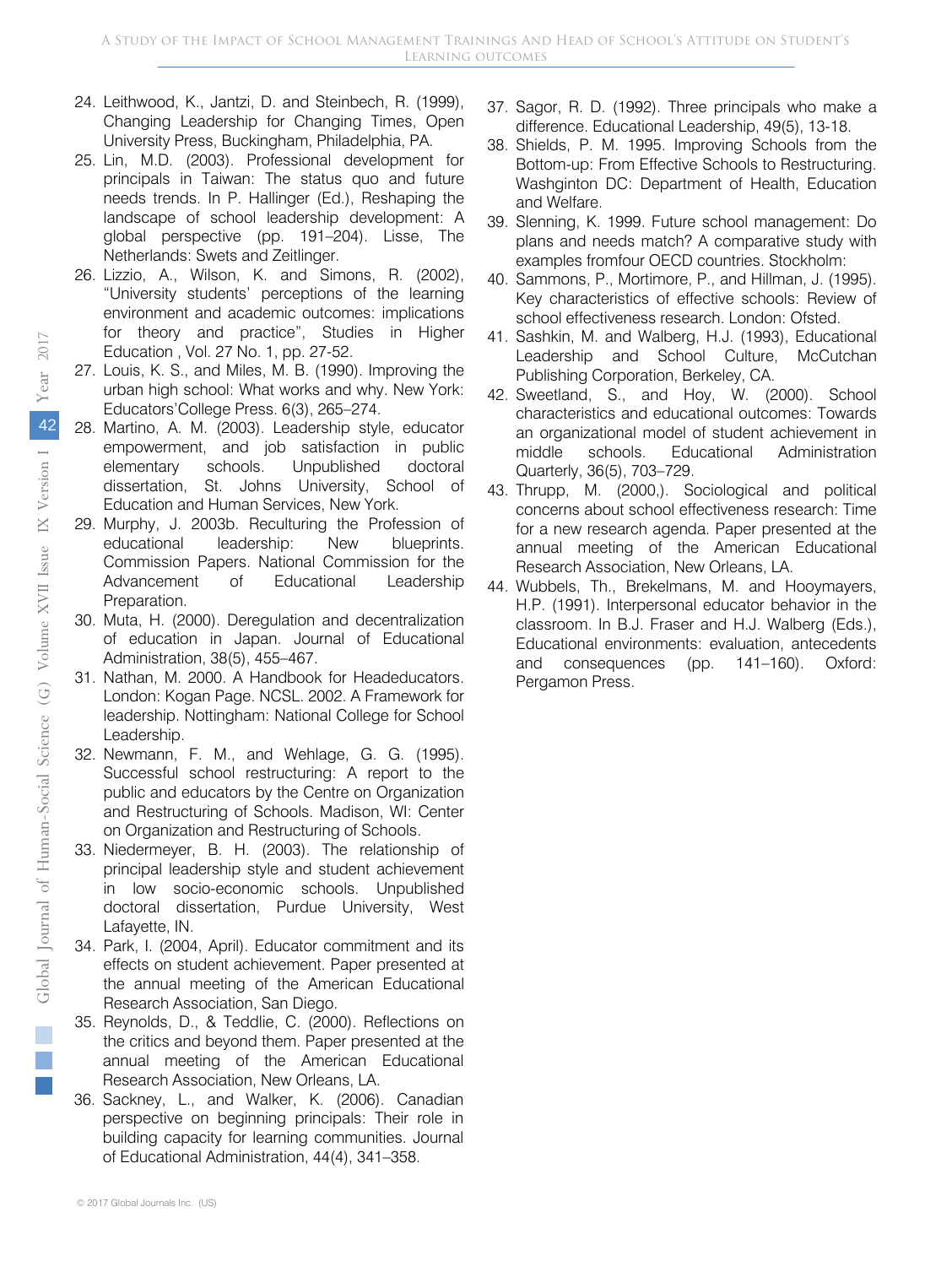# Appendix One: Questionnaire

| Gender: Age:<br>Total years as a Head with this school:                                                                      |                                                                     |                                                                     |                                                                     |  |  |
|------------------------------------------------------------------------------------------------------------------------------|---------------------------------------------------------------------|---------------------------------------------------------------------|---------------------------------------------------------------------|--|--|
| Please express your view by marking a tick in relevant box.<br>A - In Result of Receiving School Management Trainings (SMTs) | Disagree                                                            | Neutral                                                             | Agree                                                               |  |  |
| I look for positive challenges during period of change.                                                                      |                                                                     |                                                                     |                                                                     |  |  |
| I am willing to take risks and learn from mistakes.                                                                          | $\begin{bmatrix} 1 \\ 2 \end{bmatrix}$                              | $\frac{1}{2}$                                                       | $\begin{bmatrix} 1 \\ 5 \end{bmatrix}$                              |  |  |
| I regularly give honest feedback to my staff.                                                                                | $\frac{1}{2}$                                                       | $\frac{1}{2}$                                                       | $\frac{1}{2}$                                                       |  |  |
| I regularly acknowledge accomplishment of others.                                                                            | $\frac{1}{2}$                                                       | $\frac{1}{2}$                                                       | $\begin{bmatrix} 1 & 1 \\ 2 & 5 \end{bmatrix}$                      |  |  |
| I possess professional knowledge, skills and attitude.                                                                       | $\frac{1}{2}$                                                       | $\frac{1}{2}$                                                       | $\frac{1}{2}$                                                       |  |  |
| I have written long-range plans and I am committed to them.                                                                  | $\frac{1}{2}$                                                       | $\frac{1}{2}$                                                       | $\frac{1}{2}$                                                       |  |  |
| I consult with my staff when I am planning something.                                                                        | $\begin{bmatrix} 1 & 1 \\ 2 & 2 \end{bmatrix}$                      | $\begin{bmatrix} 1 \\ 2 \end{bmatrix}$                              | $\frac{1}{2}$                                                       |  |  |
| I delegate tasks easily to others.                                                                                           | $\frac{1}{2}$                                                       | $\frac{1}{2}$                                                       | $\frac{1}{2}$                                                       |  |  |
| I ensure satisfaction of students with school.                                                                               | $\frac{1}{2}$                                                       | $\left[\frac{1}{2}\right]$                                          | $\frac{1}{2}$                                                       |  |  |
| I regularly visit classes.                                                                                                   | $\frac{1}{2}$                                                       | $\frac{1}{2}$                                                       | $\begin{bmatrix} 1 \\ 2 \end{bmatrix}$                              |  |  |
| I put strong emphasize on test results of the students.                                                                      | $\left[\frac{1}{2}\right]$                                          | $\left[\frac{1}{2}\right]$                                          | $\frac{1}{2}$                                                       |  |  |
| I encourage and praise educators as well students on their achievements.                                                     | $\frac{1}{2}$                                                       | $\left[\begin{smallmatrix} 1\\ 5 \end{smallmatrix}\right]$          | $\frac{1}{2}$                                                       |  |  |
| I try to address issues of students, educators and staff immediately.                                                        | $\frac{1}{2}$                                                       | $\frac{1}{2}$                                                       | $\frac{1}{2}$                                                       |  |  |
| I promote improvement seeking behaviors among students and educators.                                                        | $\frac{1}{2}$                                                       | $\frac{1}{2}$                                                       | $\frac{1}{2}$                                                       |  |  |
| I motivate educators and students intrinsically.                                                                             | $\frac{1}{2}$                                                       | $\left[\begin{smallmatrix} 1\\ 2\end{smallmatrix}\right]$           | $\frac{1}{2}$                                                       |  |  |
| I try to provide attractive culture and environment to students.                                                             | $\begin{bmatrix} 1 \\ 2 \end{bmatrix}$                              | $\left[\begin{smallmatrix} 1 & 1 \\ 5 & 5 \end{smallmatrix}\right]$ | $\left[\begin{smallmatrix} 1 & 1 \\ 2 & 5 \end{smallmatrix}\right]$ |  |  |
| I promote an atmosphere of caring and trust among staff and students.                                                        | $\frac{1}{2}$                                                       | $\frac{1}{2}$                                                       | $\begin{bmatrix} 1 & 1 \\ 2 & 2 \end{bmatrix}$                      |  |  |
| I put special emphasis on professional development of my staff.                                                              | $\begin{bmatrix} 1 \\ 2 \\ 3 \end{bmatrix}$                         | $\left[\begin{smallmatrix} 1\\ 5 \end{smallmatrix}\right]$          | $\frac{1}{2}$                                                       |  |  |
| I review teaching practices in classrooms regularly.                                                                         | $\frac{1}{2}$                                                       | $\frac{1}{2}$                                                       | $\begin{bmatrix} 1 \\ 5 \end{bmatrix}$                              |  |  |
| I promote respect of educators in the school.                                                                                |                                                                     | $\frac{1}{2}$                                                       | $\frac{1}{2}$                                                       |  |  |
| I consult with the educators and staff before taking important decisions.                                                    | $\frac{1}{2}$                                                       | $\frac{1}{2}$                                                       | $\begin{bmatrix} 1 \\ 2 \\ 3 \end{bmatrix}$                         |  |  |
| I review staff members' tasks and try to simplify them where possible.                                                       | $\frac{1}{2}$                                                       | $\frac{1}{2}$                                                       | $\begin{bmatrix} 1 \\ 2 \\ 3 \end{bmatrix}$                         |  |  |
| In involve educators and staff in devising school goals.                                                                     | $\begin{bmatrix} 1 \\ 2 \\ 3 \end{bmatrix}$                         | $\frac{1}{2}$                                                       | $\frac{1}{2}$                                                       |  |  |
| I evaluate school goals at their completion.                                                                                 | $\frac{1}{2}$                                                       | $\left[\begin{smallmatrix} 1 & 1 \\ 2 & 2 \end{smallmatrix}\right]$ | $\frac{1}{2}$                                                       |  |  |
| I monitor the implementation of decisions taken in meetings.                                                                 | $\begin{bmatrix} 1 \\ 2 \end{bmatrix}$                              | $\left[\begin{smallmatrix}1\\5\\5\end{smallmatrix}\right]$          | $\left[\begin{smallmatrix} 1 & 1 \\ 2 & 2 \end{smallmatrix}\right]$ |  |  |
| I assess students' needs on continuous basis.                                                                                | $\left[\begin{smallmatrix} 1 & 1 \\ 2 & 2 \end{smallmatrix}\right]$ | $\left[\begin{smallmatrix} 1 & 1 \\ 2 & 2 \end{smallmatrix}\right]$ | $\begin{bmatrix} 1 \\ 2 \\ 3 \end{bmatrix}$                         |  |  |
| I ensure that all school records are maintained.                                                                             | $\begin{bmatrix} 1 \\ 2 \\ 3 \end{bmatrix}$                         | $\left[\begin{smallmatrix} 1 & 1 \\ 2 & 2 \end{smallmatrix}\right]$ | $\frac{1}{2}$                                                       |  |  |
| I involve parents deciding and revising the school's pedagogic goals.                                                        | $\frac{1}{2}$                                                       | $\left[\frac{1}{2}\right]$                                          | $\frac{1}{2}$                                                       |  |  |
| $B -$ Attitude                                                                                                               |                                                                     |                                                                     |                                                                     |  |  |
| I have abilities to manage the school without receiving SMTs.                                                                | $\left[\begin{smallmatrix} 1 & 1 \\ 2 & 2 \end{smallmatrix}\right]$ | $\left[\begin{smallmatrix} 1\\ 2\end{smallmatrix}\right]$           | $\begin{bmatrix} 1 \\ 2 \end{bmatrix}$                              |  |  |
| SMTs have polished/enhanced my natural abilities.                                                                            | $\begin{bmatrix} 1 \\ 2 \end{bmatrix}$                              | $\left[\begin{smallmatrix} 1\\ 2\\ 2 \end{smallmatrix}\right]$      | $\begin{bmatrix} 1 \\ 2 \end{bmatrix}$                              |  |  |
| I already possess knowledge and skills.<br>20                                                                                | $\begin{bmatrix} 1 \\ 2 \\ 3 \end{bmatrix}$                         | $\left[\begin{smallmatrix}1\\5\\5\end{smallmatrix}\right]$          | $\begin{bmatrix} 1 \\ 2 \\ 3 \end{bmatrix}$                         |  |  |